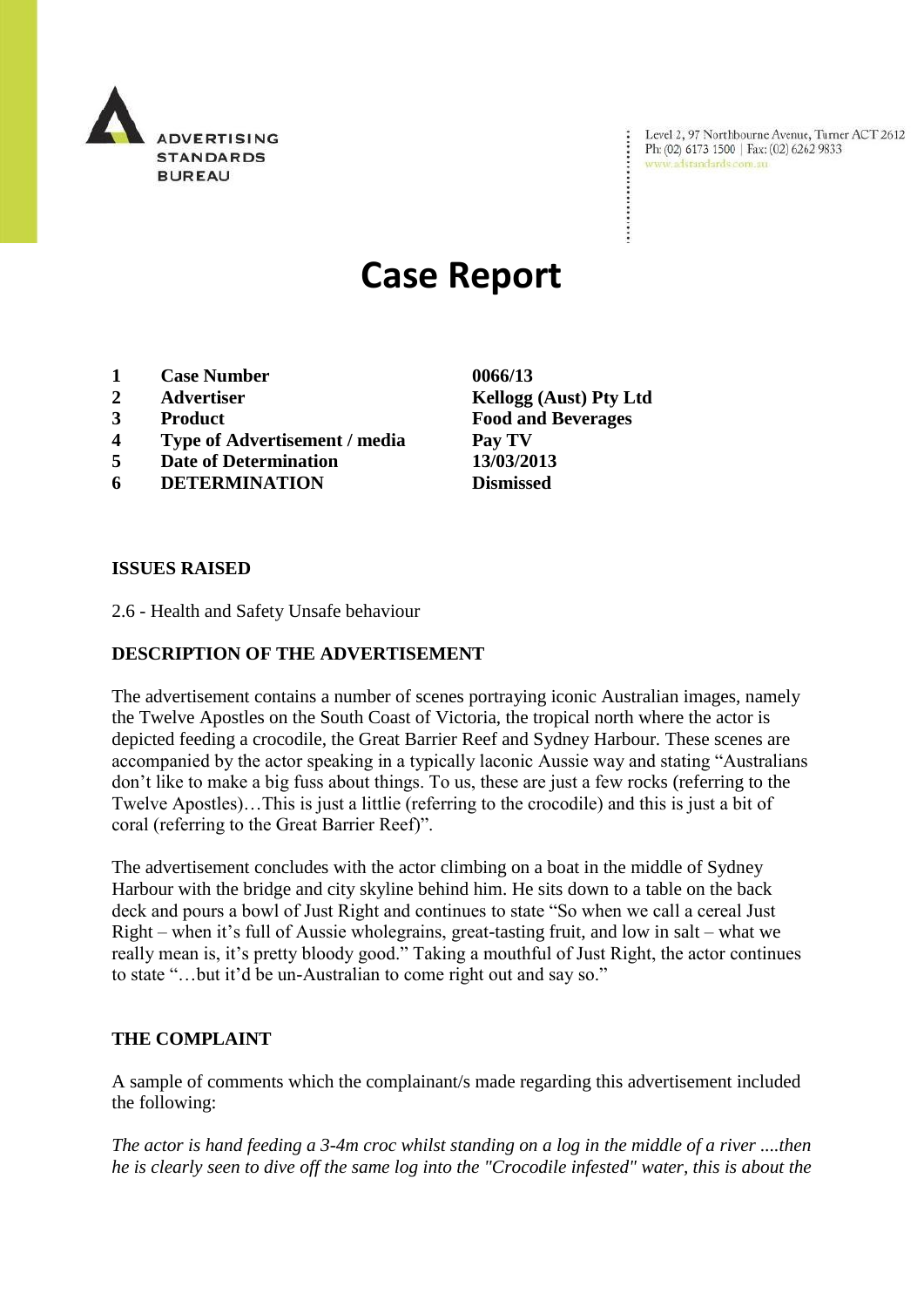*most irresponsible advertisement I have seen, what is it telling our tourists/ kids....that it is ok and safe to do this. The feeding looks real, so if that is the case, very dangerous for the actor too......STUPID STUPID STUPID. I have tried sending feedback to Kelloggs but their form is unavailable.... I wonder why.*

# **THE ADVERTISER'S RESPONSE**

Comments which the advertiser made in response to the complainant/s regarding this advertisement include the following:

*Prior to addressing the substantive issues, Kellogg would like to confirm its long-standing support for the ASB and its commitment to uphold the relevant Codes together with its own internal guidelines.*

*1) Substantive Response to Complaint (Including Description)*

*a) The advertisement contains a number of scenes portraying iconic Australian images, namely the Twelve Apostles on the South Coast of Victoria, the tropical north where the actor is depicted feeding a crocodile, the Great Barrier Reef and Sydney Harbour. These scenes are accompanied by the actor speaking in a typically laconic Aussie way and stating "Australians don't like to make a big fuss about things. To us, these are just a few rocks (referring to the Twelve Apostles)…This is just a littlie (referring to the crocodile) and this is just a bit of coral (referring to the Great Barrier Reef)".* 

*b) The advertisement concludes with the actor climbing on a boat in the middle of Sydney Harbour with the bridge and city skyline behind him. He sits down to a table on the back deck and pours a bowl of Just Right and continues to state "So when we call a cereal Just Right – when it's full of Aussie wholegrains, great-tasting fruit, and low in salt – what we really mean is, it's pretty bloody good." Taking a mouthful of Just Right, the actor continues to state "…but it'd be un-Australian to come right out and say so."* 

*c) The complaint is made under the AANA Code of Ethics (Code of Ethics).*

*d) The substantive complaint appears to be that the advertisement promotes the feeding of crocodiles.* 

*2) AANA Code of Ethics* 

*a) The Code of Ethics applies to:*

*"Advertising or Marketing Communications means any material which is published or broadcast using any Medium or any activity which is undertaken by, or on behalf of an advertiser or marketer, and: over which the advertiser or marketer has a reasonable degree of control, and that draws the attention of the public in a manner calculated to promote or oppose directly or indirectly a product, service, person, organisation or line of conduct".*

*b) We acknowledge that our advertisement is subject to the Code of Ethics, however, we respectfully submit that our advertisement does not contravene Section 2 of the Codes of*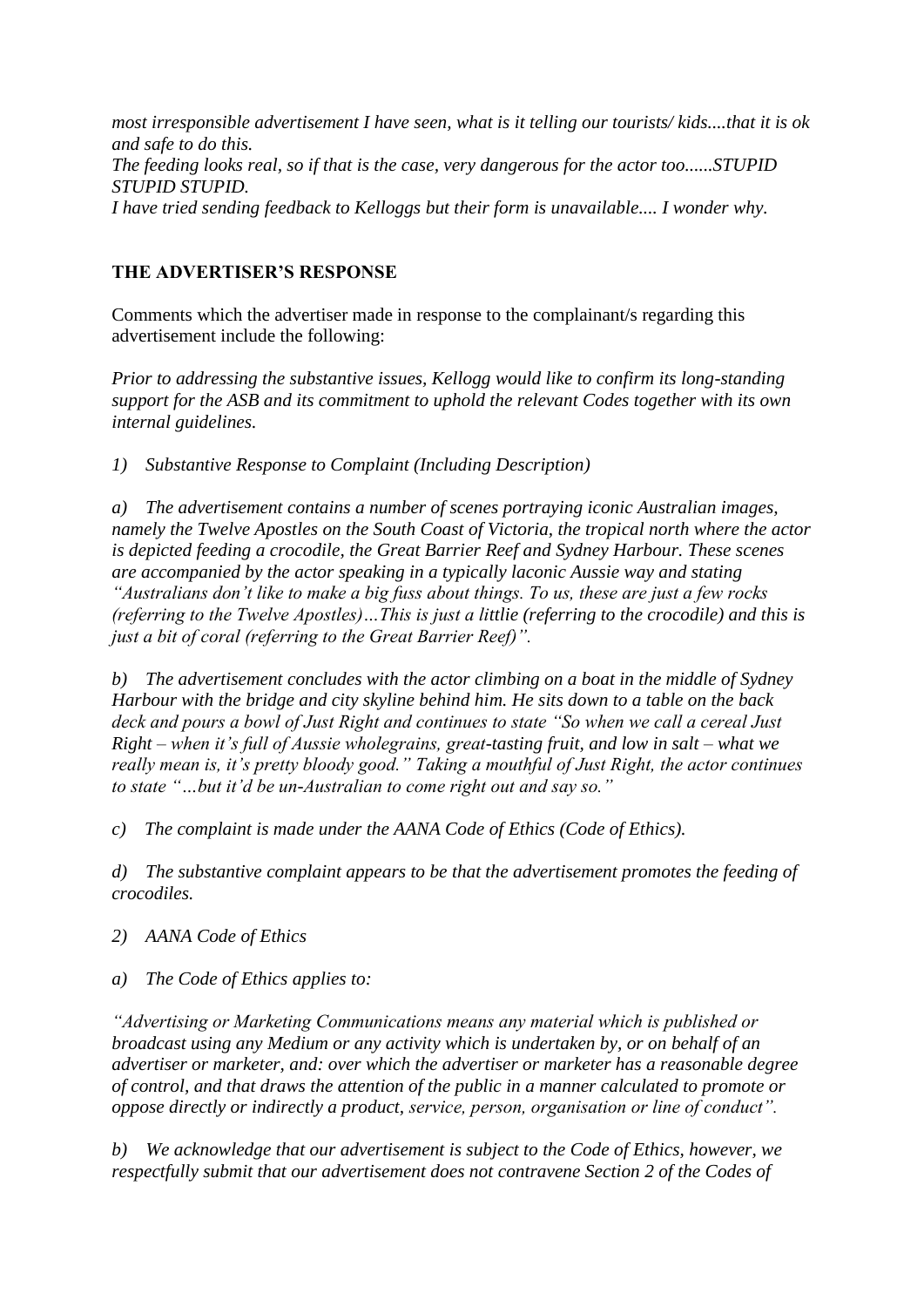*Ethics for the reasons set out below.*

*3) General Comments*

*a) Conceptually, this campaign plays upon the familiar national trait of understatement. Kellogg's intention is to convey that the name of our product "Just Right" is an example of an understatement (namely its name does not fully convey the characteristics of the product).*

*b) We have placed our product alongside instantly recognisable Australian images and have purposefully downplayed some obvious and very apparent attributes and/or characteristics of those images so as to illustrate the traits associated with understatement.*

*c) By way of an example, we use an image of the Great Barrier Reef with the actor stating "and this is just a bit of coral". Another image which forms part of the campaign includes an image of the Twelve Apostles rock formation on the South Coast of Victoria with the actor stating "To us, these are just a few rocks."* 

*d) In order to bring the "understatement" theme alive in an instantly meaningful way, we have for the most part chosen images of iconic wonders of nature and a distinctive native animal. The sole purpose for using these images is because of their iconic and unique status.* 

*e) In respect of the actual complaint (being that our advertisement promotes the feeding of crocodiles) we respectfully suggest that the complainant has misunderstood the campaign. As soon as the actor dives into the river, he is suddenly in the Great Barrier Reef. He then emerges from the Great Barrier Reef and surfaces in Sydney Harbour. With these transitions, Kellogg is intentionally trying to communicate that the scenes are in no way realistic. Instead, these scenes are deliberately fantastical, showing iconic Australian images and characters in an entertaining and engaging way. It was never our intention to use any image or depict any character in a way that encouraged viewers to feed crocodiles.*

*4) Specific Response*

*a) For the reasons above, Kellogg does not consider that the advertisement depicts material contrary to the Prevailing Community Standards on health and safety.* 

*b) For the purposes of accuracy, the scene in question was filmed on the Barron River, which contains no crocodiles. The crocodile was filmed separately in a controlled environment at a crocodile park. The two elements were then brought together postproduction and the actor was in no danger at any stage.* 

*c) Under the Code of Ethics, Advertising Communications must comply with the requirements set out in Section 2 which requires the following:* 

*i) "2.1 Advertising or Marketing Communications shall not portray people or depict material in a way which discriminates against or vilifies a person or section of the community on account of race, ethnicity, nationality, gender, age, sexual preference, religion, disability, mental illness or political belief.* 

*We submit that our advertisement does not contain any elements that discriminates or vilifies any group.*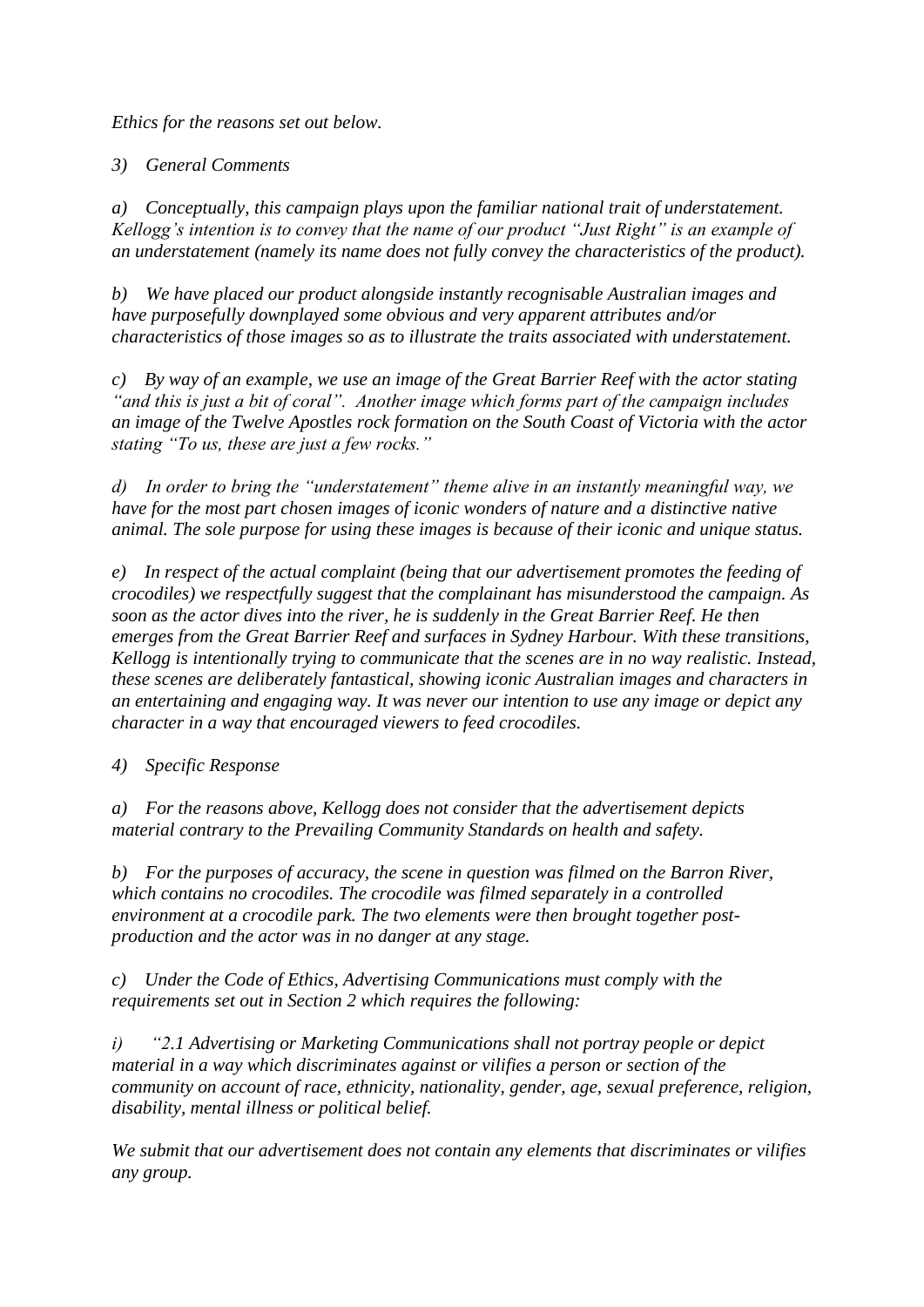*ii) 2.2 Advertising or marketing communications should not employ sexual appeal in a manner which is exploitative and degrading of any individual or group of people.* 

*We submit that our advertisement does not objectify any individuals.*

*iii) 2.3 Advertising or Marketing Communications shall not present or portray violence unless it is justifiable in the context of the product or service advertised.* 

*We submit that our advertisement does not contain images of a violent nature.* 

*iv) 2.4 Advertising or Marketing Communications shall treat sex, sexuality and nudity with sensitivity to the relevant audience.* 

*We submit that our advertisement does not contain elements relating to sex, sexuality or nudity.*

*v) 2.5 Advertising or Marketing Communications shall only use language which is appropriate in the circumstances (including appropriate for the relevant audience and medium). Strong or obscene language shall be avoided.*

*We submit that careful consideration was given to the use of the word "bloody" and that it was determined to be appropriate in the context of the "Just Right" advertisement particularly given that is widely considered to form part of the Australian vernacular. The ASB's previous decisions regarding the use of the word "bloody" were also reviewed.* 

*vi) 2.6 Advertising or Marketing Communications shall not depict material contrary to Prevailing Community Standards on health and safety."*

*We submit that our advertisement does not contain elements which would be contrary to any Prevailing Community Standards in respect of Health and Safety.* 

*Conclusion*

*For the reasons stated above the complaint should be dismissed in its entirety.* 

*Kellogg is pleased to have had the opportunity to respond to this complaint and to confirm its support for the ASB and the codes to which Kellogg is subject.*

## **THE DETERMINATION**

The Advertising Standards Board ("Board") considered whether this advertisement breaches Section 2 of the Advertiser Code of Ethics (the "Code").

The Board noted the complainant's concerns that the advertisement depicts a man hand